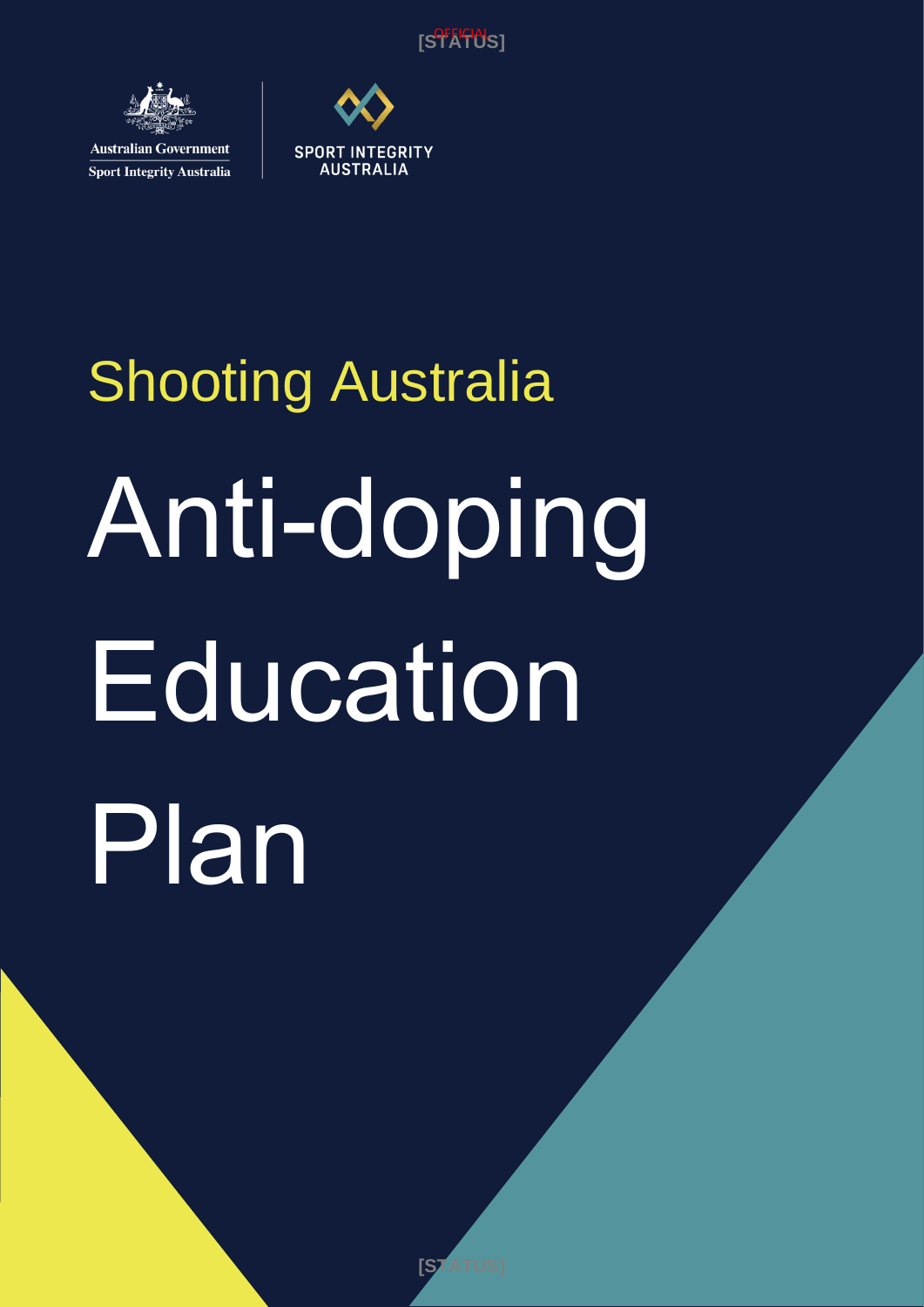## **Contents**

| <b>Shooting Australia Anti-doping Education Plan</b>         | 3 |
|--------------------------------------------------------------|---|
| <b>Introduction</b>                                          | 3 |
| <b>Plan Development</b>                                      | 3 |
| <b>Commitment</b>                                            | 3 |
| <b>Education Plan Compliance Model</b>                       | 4 |
| <b>Conclusion</b>                                            | 4 |
| <b>Attachments</b>                                           | 5 |
| Attachment A – Required and Recommended Education            | 5 |
| <b>Attachment B - Shooting Australia Delivered Education</b> | 5 |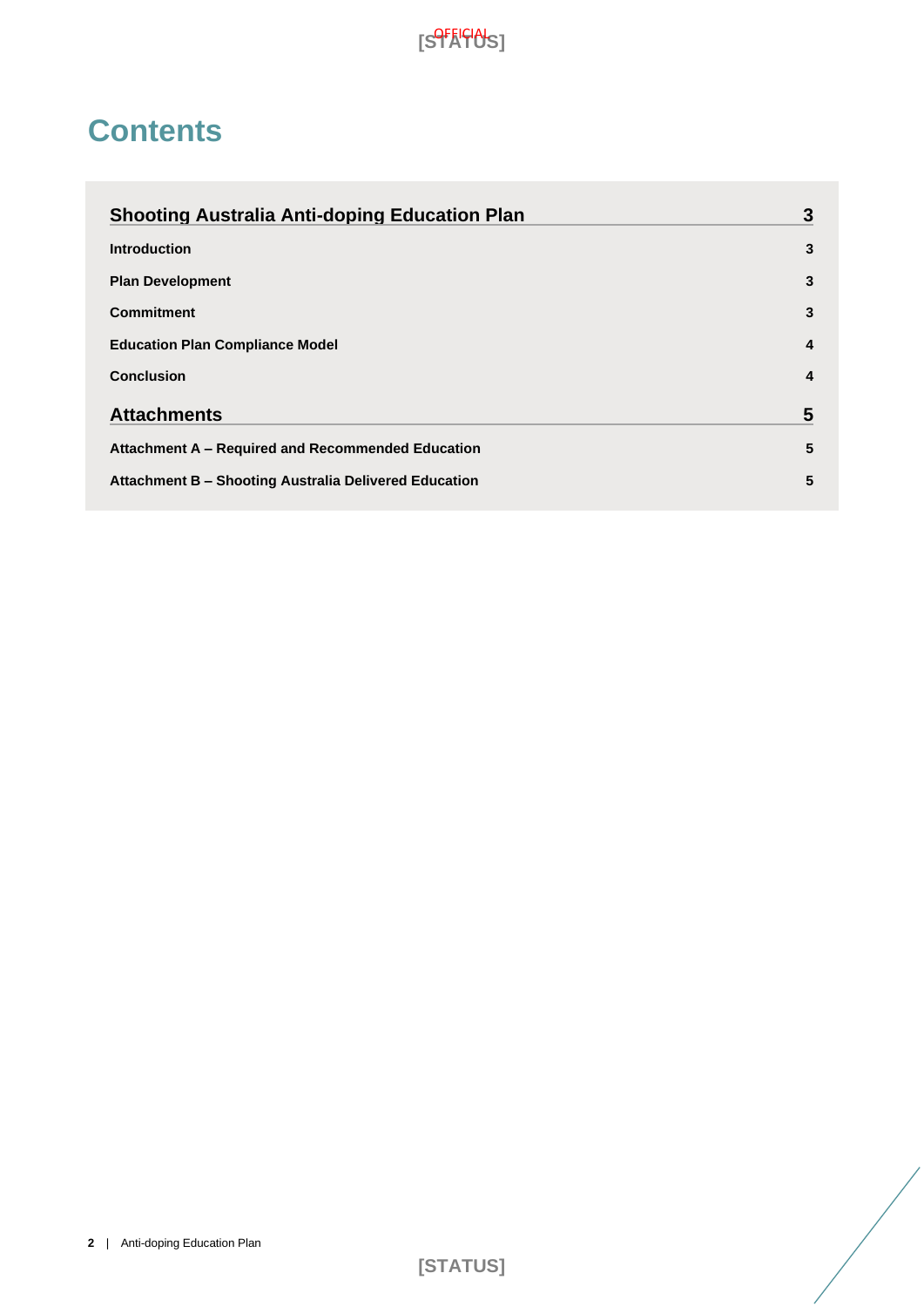### [S<sup>QFFIC</sup>HOS]

## <span id="page-2-0"></span>**Shooting Australia Anti-doping Education Plan**

#### <span id="page-2-1"></span>**Introduction**

Education is key to protecting the health and wellbeing of athletes and upholding the integrity of Australian sport. This Education Plan outlines the required and recommended education interventions for all members of Shooting Australia as per your Anti-Doping policy and the World Anti-Doping Code International Standard for Education (ISE).

#### <span id="page-2-2"></span>**Plan Development**

Under the ISE, Sport Integrity Australia is required to ensure specific cohorts receive anti-doping education - either via online or face-to-face education. A key intent of the ISE is that athletes should receive education prior to being tested.

To satisfy these requirements, the following cohorts are required to receive anti-doping education:

- Any athletes included in Registered, National or Domestic Testing Pools
- Any Shooting Australia selected athletes and appointed support personnel\* competing or involved in National and International events, championships or competitions
- Any athletes and support personnel\* competing or involved in leagues subject to User Pay testing
- Any athletes and support personnel\* returning from an anti-doping rule violation sanction

Other groups outside these categories are recommended to receive anti-doping education. The type of education for each cohort is outlined in following attachments:

**Attachment A – Required and Recommended Education -** Outlines the anti-doping education requirements and recommendations for Shooting Australia members at each level including those delivered by Shooting Australia.

**Attachment B - Shooting Australia Delivered Education -** allows for additional Shooting Australia specific requirements not listed in Attachment A to be included. This is not compulsory to complete.

#### <span id="page-2-3"></span>**Commitment**

Sport Integrity Australia will provide:

- Government-funded or user pay face to face/virtual education sessions
- Access to a range of free online anti-doping education materials, targeted to each level of sport
- A suite of resources to promote education, including social media tiles, posters, videos and digital resources
- Regular communication to Shooting Australia to support Shooting Australia in implementing this plan.
- Where practical, assistance with eLearning completion reports for Shooting Australia.

Shooting Australia will be responsible for:

- Mandating the completion of education requirements as outlined in **Attachment A.**
- Promoting recommended education interventions as outlined in **Attachment A**, by providing resources to State Sporting Organisations and Clubs, and promoting anti-doping education in communication materials.
- Coordinating face to face education sessions with Sport Integrity Australia, including providing adequate facilities and support.

\*Support Personnel includes any coach, trainer, manager, agent, team staff, official, medical, paramedical personnel, parent or any Other Person working with, treating or assisting an Athlete participating in or preparing for sports Competition. See articles 1.3.1.1 and 1.3.1.2 of anti-doping policy for further information.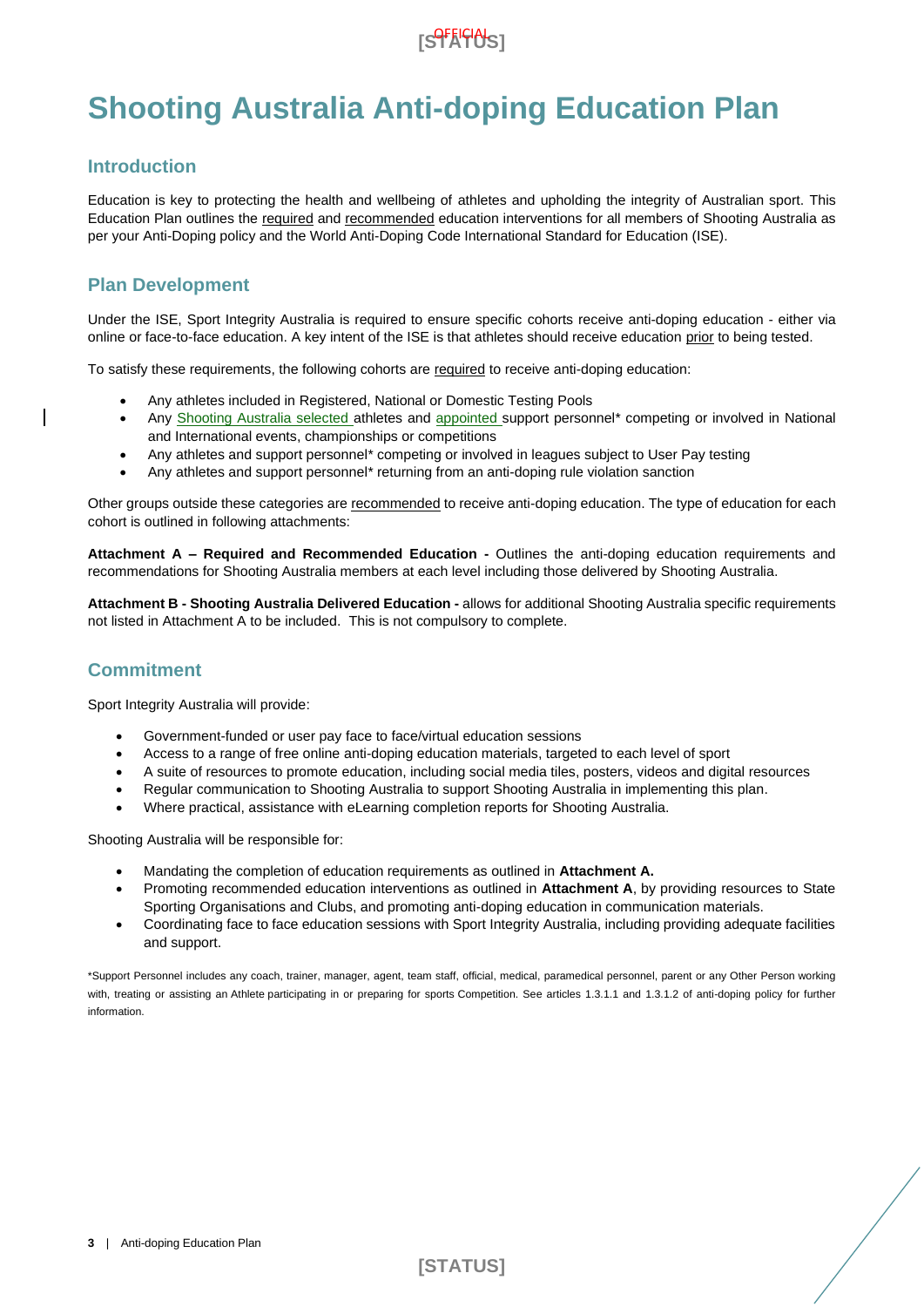#### <span id="page-3-0"></span>**Education Plan Compliance Model**

The following criteria will be used when assessing education implementation for the purpose of ensuring compliance with the Australian National Anti-Doping Policy (Articles 12.1, 12.2, 12.4 and 17) and the Sport Investment Agreement (clause 6d).

- Endorsing the education plan via email confirmation
- Education requirements are communicated to specified athlete and support personnel and monitored through online completion records of eLearning courses and attendance at face to face or virtual education sessions (where relevant)
- Anti-doping resources are shared with State Sporting Organisations,
- Shooting Australia communicates effectively and efficiently with Sport Integrity Australia to implement this plan
- Shooting Australia promotes education across all athlete levels as evidenced via emails, newsletters, social media posts, and event packs etc
- Shooting Australia implements an anti-doping tab on their website with policy and links to education and other resources.

For the purpose of the Sport Integrity Australia Compliance Model, Shooting Australia may be asked to provide evidence of how they have implemented this plan at various levels (e.g. by providing emails to state organisations, social media posts, newsletters). The Plan will be reviewed annually to assess implementation and compliance, allow for changes in response to any evolving threats, and to incorporate new education resources developed by Sport Integrity Australia.

#### <span id="page-3-1"></span>**Conclusion**

This Education Plan is a partnership between Sport Integrity Australia, who will support this plan through the provision of education resources and interventions, and Shooting Australia, who is responsible for implementing this plan within their sport. Through this plan, together we aim to reduce the risk of anti-doping rule violations, either deliberate or inadvertent, protect the health and wellbeing of Shooting Australia athletes, and uphold the integrity of Shooting Australia.

Acceptance of this education plan can be by way of email confirmation.